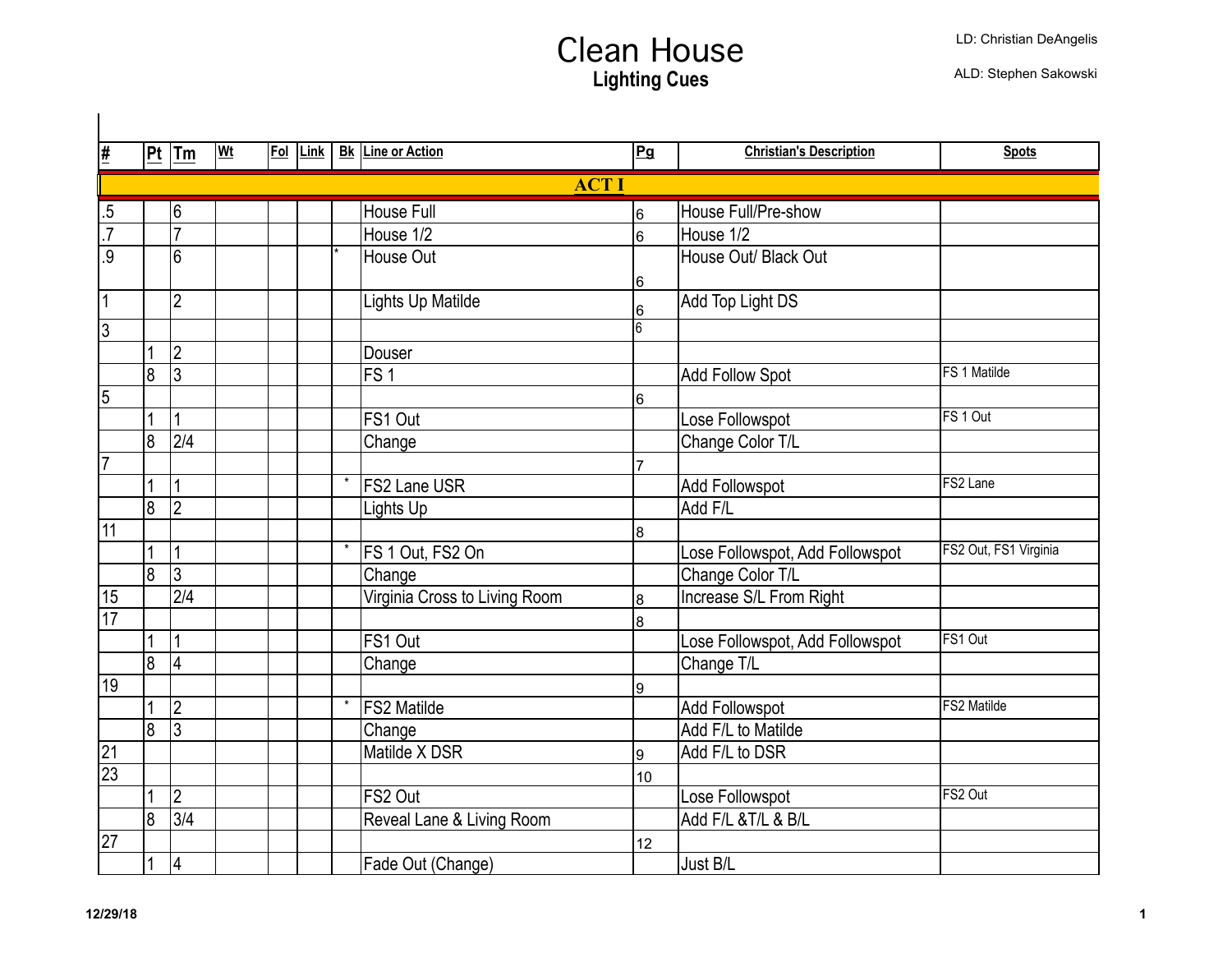| <u>#</u>        | Pt             | ∣Tm                     | <b>Wt</b> | <u>Fol</u> | Link | <b>Bk</b> Line or Action     | Pg | <b>Christian's Description</b>   | <b>Spots</b>       |
|-----------------|----------------|-------------------------|-----------|------------|------|------------------------------|----|----------------------------------|--------------------|
|                 | 8              | 10                      |           |            |      | <b>Scroller Change</b>       |    |                                  |                    |
| 29              |                | $\overline{2}$          |           |            |      | <b>Reveal Matilde</b>        | 14 | F/L SL, T/L SL                   |                    |
| $\overline{31}$ |                | $\overline{0}$          |           |            |      | <b>Reveal Parents</b>        | 14 | Add T/L Color Magenta            | FS1, FS2 Parents   |
| $\overline{33}$ |                | $\overline{4}$          |           |            |      | Change When Parents X DS     | 14 | Add B/L DS                       |                    |
| $\overline{37}$ |                | $\overline{2/4}$        |           |            |      | Parents X to Stairs          | 14 | Lose B/L DS, Add B/L US          |                    |
| 39              |                | 4/5                     |           |            |      | Matilde X to Center          | 14 | Lose S/L, Add Center T/L & F/L   |                    |
| 40              |                | 4                       |           |            |      | Parents X to Stairs          | 14 | Increase Lights                  |                    |
| $\overline{41}$ |                | 3                       |           |            |      | <b>Matilde Waving</b>        | 14 | Lose Followspots                 | FS1, FS2 Out       |
| $\overline{43}$ |                |                         |           |            |      |                              | 15 |                                  |                    |
|                 |                | $\overline{\mathbf{4}}$ |           |            |      | Restore                      |    | F/L & S/L                        |                    |
|                 | $\overline{8}$ | 15                      |           |            |      | <b>Scroller Change</b>       |    | <b>Scroller Change</b>           |                    |
| 47              |                |                         |           |            |      | Matilde Cross to Living Room | 15 | Increase lighting in Living Room |                    |
| 49              |                |                         |           |            |      | Matilde X to Couch           | 18 | <b>Brighten Couch</b>            |                    |
| $\overline{51}$ |                |                         |           |            |      |                              | 20 |                                  |                    |
|                 | $\overline{1}$ | 2                       |           |            |      | FS2 On Virginia              |    | <b>Add Followspot</b>            | FS2 Virginia       |
|                 | $\overline{8}$ | $\overline{4}$          |           |            |      | Pull down to Couch           |    | Douser Open                      |                    |
| 53              |                |                         |           |            |      |                              | 20 |                                  |                    |
|                 | $\overline{1}$ | 3                       |           |            |      | Douser Closed                |    | Douser Closed                    |                    |
|                 | 8              | $\sqrt{2/3}$            |           |            |      | Restore, FS2 out             |    | Add F/L & S/L & T/L              | FS2 Out            |
| 55              |                |                         |           |            |      | Pull down at Couch           | 22 | Lose all but Couch               |                    |
| $\overline{57}$ |                |                         |           |            |      | Virginia Gets up             | 23 | Open Up                          |                    |
| $\overline{59}$ |                |                         |           |            |      | Virginia X to Stairs         | 23 | <b>Add Stair Lights</b>          |                    |
| 60              |                |                         |           |            |      | Virgina X to Living Room     | 24 | Open Up                          |                    |
| 61              |                |                         |           |            |      |                              | 24 |                                  |                    |
|                 |                | $\overline{2}$          |           |            |      | W/ Music                     |    | Pull Down to SL                  |                    |
|                 | 8              | 3                       |           |            |      | <b>FS2 Matilde</b>           |    | <b>Add Followspot</b>            | <b>FS2 Matilde</b> |
| 63              |                | 5/7                     |           |            |      | Temple/Bookshelf Revealed    | 24 | <b>Add Book Shelf</b>            |                    |
| 64              |                |                         |           |            |      | <b>Reveal Bottle</b>         | 24 | <b>Add Bottle Special</b>        |                    |
| 65              |                | $\overline{3}$          |           |            |      | Virginia Takes Bottle        | 24 | <b>Add Followspot</b>            | FS1 Virginia       |
| $\overline{67}$ |                | $\overline{1}$          |           |            |      | Virginia Speaking            | 24 | Quick Change                     |                    |
| 69              |                | $\overline{0}$          |           |            |      | <b>Bump</b>                  | 24 | Change Color                     |                    |
| $\overline{70}$ |                | $\overline{2}$          |           |            |      | Virginia Exiting             | 24 | Lose Followspot                  | FS2 out            |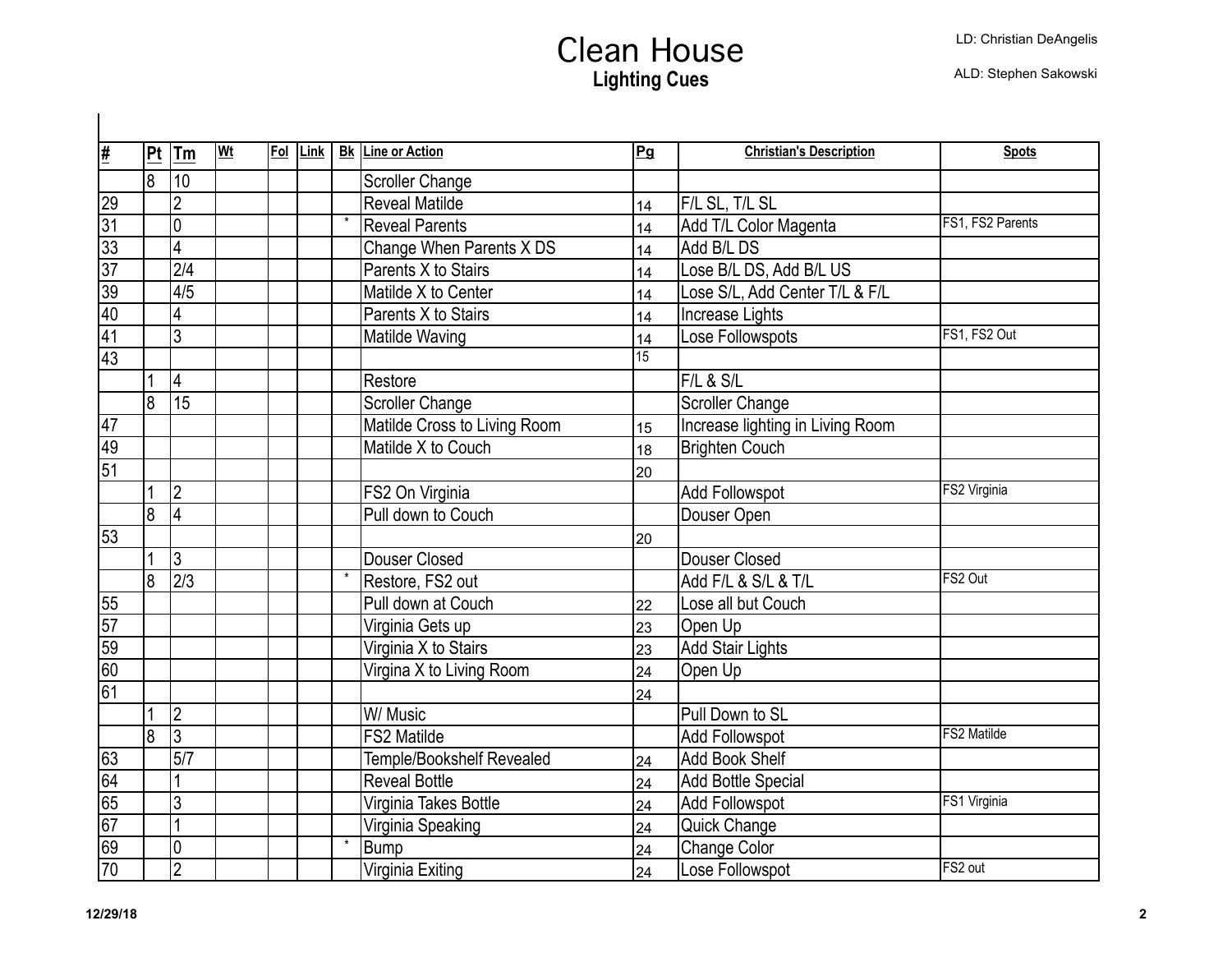|                          |    | Tm                      | Wt |                | Fol Link |         | <b>Bk Line or Action</b>      | Pg              | <b>Christian's Description</b>      | <b>Spots</b>           |
|--------------------------|----|-------------------------|----|----------------|----------|---------|-------------------------------|-----------------|-------------------------------------|------------------------|
| $\frac{1}{\frac{1}{71}}$ | Pt |                         |    |                |          |         |                               |                 |                                     |                        |
|                          |    | $\overline{0}$          |    |                |          |         | <b>Scene Starts</b>           | 25              | Add T/L, F/L, S/L                   |                        |
| $\sqrt{73}$              |    | 3/4                     |    |                |          |         | Change                        | 26              | Color Change                        |                        |
| $\overline{75}$          |    | 5/7                     |    |                |          |         | <b>Parents Enter</b>          | 26              | Lose Living Room, Add DS off Stage  |                        |
| 79                       |    | 4/6                     |    |                |          |         | <b>Parents Exit</b>           | 26              | Restore Living Room                 |                        |
| $\overline{81}$          |    | $\overline{5/7}$        |    |                |          |         | Start of Scene 10             | 27              | Add B/L Warm                        |                        |
| $\overline{82}$          |    | 0                       |    |                |          |         | Snap to Underwear             | 27              | Pull to Underwear                   |                        |
| $\overline{83}$          |    | $\overline{3}$          |    |                |          |         | Change of Time                | 30              | Add Sunset Light                    |                        |
| 85                       |    | 4                       |    |                |          |         | Lights Up Scene 11            | 31              | T/L, F/L, S/L                       |                        |
| $\overline{87}$          |    | 1                       |    |                |          |         | Madness Between Lane/Virginia | 34              | Add Reds/Purples                    |                        |
| 89                       |    | $\overline{0}$          |    |                |          |         | Restore Lighting              | 34              | Restore                             |                        |
| $\overline{91}$          |    | $\overline{3}$          |    |                |          |         | Change of Time                | 35              | Add Night Light                     |                        |
| 93                       |    | $\overline{3}$          |    |                |          |         | Light on Matilde              | 36              | <b>Add Chair Special</b>            |                        |
| 95                       |    | $\overline{0}$          |    |                |          |         | Virginia Enters. Goes to Cube | 36              | Add Cube, S/L Low                   |                        |
| 97                       |    | $\overline{0}$          |    |                |          |         | Virginia Exits                | 38              | Lose Cube, S/L Low                  |                        |
| $\overline{99}$          |    | 5                       |    |                |          |         | W/ Music                      | 38              | Change Color                        |                        |
| 101                      |    | $\overline{3}$          |    |                |          |         | Scene Change                  | 39              | Lose Color to T/L Blue              |                        |
| $\overline{103}$         |    | $\overline{3}$          |    |                |          |         | Start of Scene 13             | 40              | F/L, S/L                            |                        |
| $\sqrt{105}$             |    | $\overline{3}$          |    |                |          |         | Virginia X to Center          | 41              | Add More in Center                  |                        |
| 107                      |    | $\overline{5}$          |    |                |          |         | <b>Reveal Stairs</b>          | 41              | Add Stair Lights                    |                        |
| 109                      |    | $\overline{2}$          |    |                |          |         | W/ Music                      | 53              | Change Color. Douser Open           |                        |
| 111                      |    | 1                       |    |                |          |         | Restore                       | 53              | Douser Close. Restore               |                        |
| 113                      |    |                         |    |                |          |         | X out of US Area              | 53              | Lose F/L US                         |                        |
| $\overline{121}$         |    | 1.5                     |    | $\overline{2}$ |          |         | Change. Add FS                | 54              | Add Followspots, Lose F/L, S/L, T/L | FS1 Virginia, FS2 Lane |
| 121.1                    |    | $\overline{\mathbf{4}}$ |    |                |          |         | Follow                        | 54              | <b>Scroller Change</b>              |                        |
| 125                      |    | 9                       |    |                |          |         | <b>Reveal Parents</b>         | 54              | Open to Stairs                      |                        |
| $\overline{127}$         |    | $\overline{5}$          |    |                |          |         | <b>Lane Exits</b>             | 54              | Lose Followspot                     | FS2 Out                |
| $\overline{128}$         |    | $\overline{3}$          |    |                |          |         | <b>Parents Exiting</b>        | 54              | Lose Stairs                         |                        |
| $\overline{129}$         |    |                         |    |                |          | $\star$ |                               | $\overline{56}$ |                                     |                        |
|                          |    | $\overline{3}$          |    |                |          |         | Lose Followspot               |                 | Lose Followspot                     | FS1 Out                |
|                          | 8  | 7/9                     |    |                |          |         | Restore                       |                 | Restore F/L, S/L, T/L               |                        |
| 131                      |    | 3                       |    |                |          |         | Reveal Virginia               | 57              | <b>Add Light USL</b>                |                        |
| 133                      |    |                         |    |                |          |         | Virginia X to Center          | 58              | Lose Light USL                      |                        |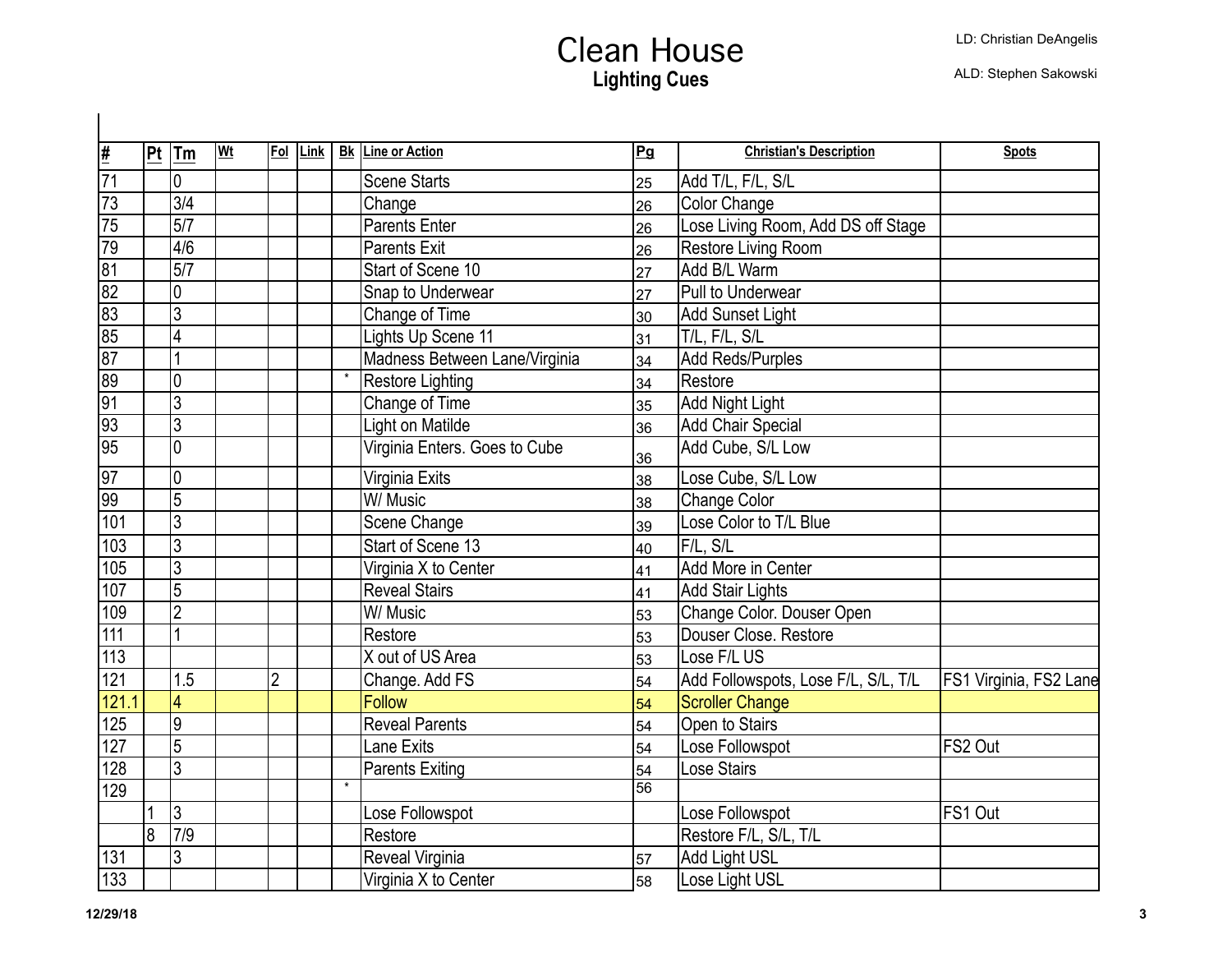| <u>#</u>         | Pt | Tm                       | <b>Wt</b> | Fol | Link |         | <b>Bk</b> Line or Action            | Pg | <b>Christian's Description</b>  | <b>Spots</b>          |
|------------------|----|--------------------------|-----------|-----|------|---------|-------------------------------------|----|---------------------------------|-----------------------|
| $\overline{135}$ |    | $\overline{2}$           |           |     |      |         | Moment w/ 3 Ladies                  | 58 | Tighten up to Center            |                       |
| 135.1            |    | $\overline{4}$           |           |     |      |         | Follow                              |    | <b>Increase Light in Center</b> |                       |
| 137              |    | $\overline{0}$           |           |     |      |         | <b>Black Out</b>                    | 58 | Blackout                        |                       |
| 139              |    | $\overline{6}$           |           |     |      |         | Half-Time                           | 58 | <b>Half-Time</b>                |                       |
| 139.1            |    | $\overline{10}$          |           |     |      |         | <b>Scroller Change</b>              |    | <b>Scroller Change</b>          |                       |
|                  |    |                          |           |     |      |         | <b>ACT II</b>                       |    |                                 |                       |
| 140              |    | 15                       |           |     |      |         | Surgery table in Place              | 59 | Add Surgery Light               |                       |
| $\overline{141}$ |    | $\overline{7}$           |           |     |      |         | House 1/2                           | 59 | House 1/2                       |                       |
| 143              |    | 5                        |           |     |      | $\star$ | House Out                           | 59 | House Out/Black Out             |                       |
| 145              |    |                          |           |     |      |         |                                     | 60 |                                 |                       |
|                  |    | $\overline{3}$           |           |     |      |         | Douser Open                         |    |                                 |                       |
|                  | 8  | $\overline{3}$           |           |     |      |         | On 3rd Beat of Music                |    | Add Surgery Table               | <b>FS1 Charles</b>    |
| 147              |    | $\overline{5}$           |           |     |      |         | <b>Charles Start Singing</b>        | 60 | Add T/L Surgery                 |                       |
| 149              |    | $\overline{7}$           |           |     |      |         | Anna Starts Singing                 | 60 | Add Followspot                  | FS2 Anna              |
| 151              |    | $\overline{5}$           |           |     |      |         | Charles Picks up the Breast         | 60 | Add Red Lighting                |                       |
| 153              |    | $\overline{3}$           |           |     |      |         | Anna Rises on Table                 | 60 | Increase T/L Table              |                       |
| 157              |    | $\overline{4}$           |           |     |      |         | <b>Charles Cross to Anna's Head</b> | 60 | Lose Anna FS                    | FS2 Out               |
| 159              |    | $\overline{0}$           |           |     |      |         | Sheet Comes Off                     | 60 | Quick Bump to T/L               | FS1 Out               |
|                  | 8  | $\overline{3}$           |           |     |      |         | Douser Out                          |    | Douser Out                      |                       |
| 161              |    | $\overline{3}$           |           |     |      |         | Lights up Anna                      | 61 | Add F/L to Anna                 | FS2 Anna              |
| $\overline{163}$ |    |                          |           |     |      |         |                                     | 61 |                                 |                       |
|                  |    | $\overline{2}$           |           |     |      |         | Followspot Out                      |    | Lose Followspot                 | FS2 Out               |
|                  | 8  | $\overline{3}$           |           |     |      |         | Change of Lighting                  |    | <b>Color Change</b>             |                       |
| 167              | 1  | $\overline{2}$           |           |     |      |         | <b>Add Followspot</b>               | 62 | Add Followspot                  | <b>FS1 Charles</b>    |
|                  | 8  | $\overline{3}$           |           |     |      |         | <b>Scene Starts with Charles</b>    |    | Add T/L Blue, Side Light        |                       |
| 169              |    | $\overline{3}$           |           |     |      |         | Change                              | 62 | Lose Side Light, FS             | FS1 Out               |
| 171              |    | $\overline{3/4}$         |           |     |      |         | <b>Lights Up Hospital</b>           | 63 | Lamp On                         |                       |
| $\overline{173}$ |    | $\overline{1/2}$         |           |     |      |         | Change to Romantic                  | 64 | Add Reds/Oranges                | FS1 Charles, FS2 Anna |
| 175              |    | $\overline{2}$           |           |     |      |         | Restore                             | 64 | Hospital Lights                 | FS's Out              |
| 177              |    | $\overline{\frac{3}{4}}$ |           |     |      |         | Change to Romantic                  | 64 | Add Reds/Oranges                | FS1 Charles, FS2 Anna |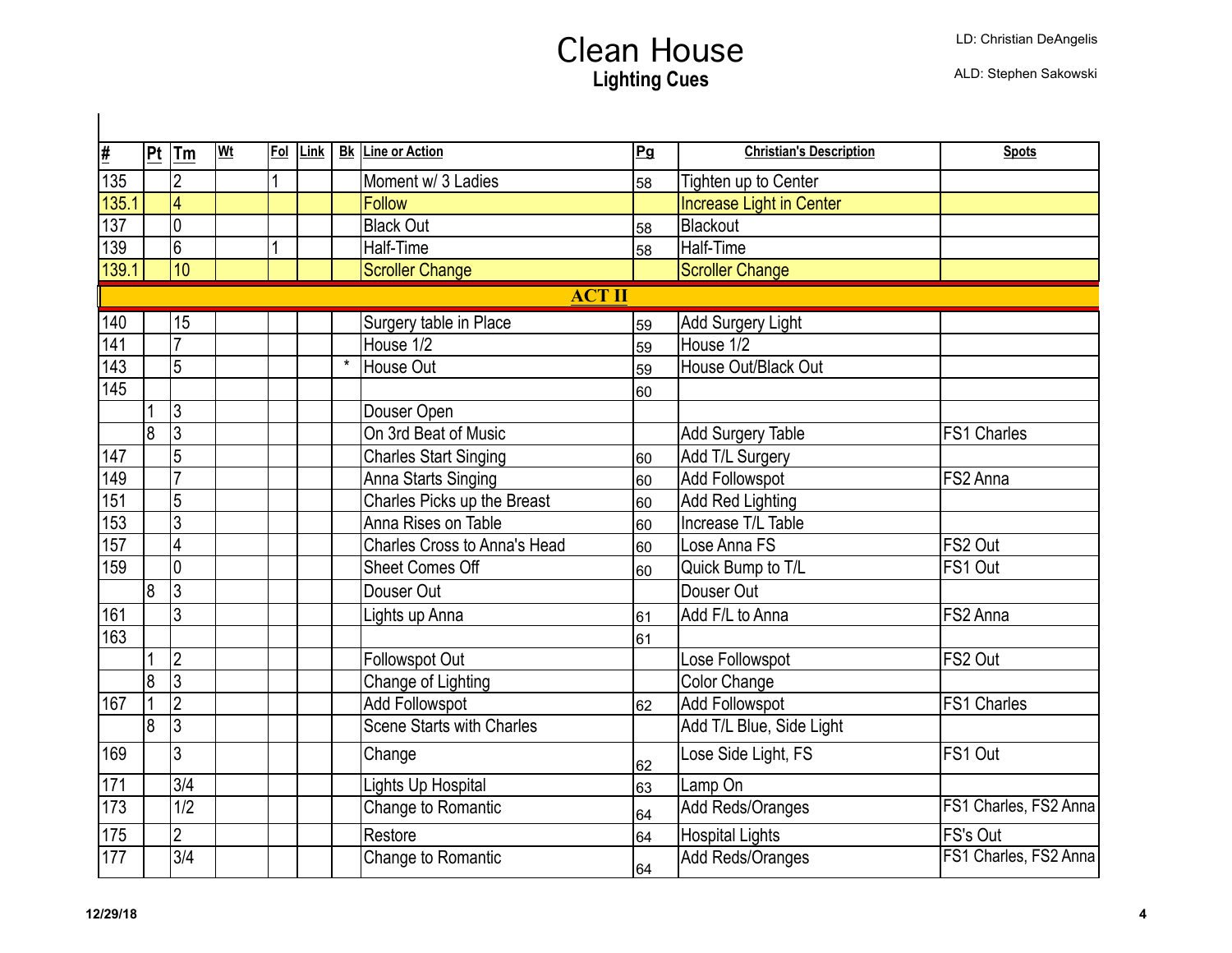| <u>#</u>         | Pt | Tm                       | <u>Wt</u> | Fol | Link | <b>Bk</b> Line or Action           | Pg  | <b>Christian's Description</b>       | <b>Spots</b>          |
|------------------|----|--------------------------|-----------|-----|------|------------------------------------|-----|--------------------------------------|-----------------------|
| $\sqrt{179}$     |    | $\overline{2}$           |           |     |      | Restore                            | 65  | <b>Hospital Lights</b>               | FS's Out              |
| 181              |    | $\overline{3/4}$         |           |     |      | Change to Romantic                 | 65  | Add Reds/Oranges                     | FS1 Charles, FS2 Anna |
| 183              |    | $\overline{0}$           |           |     |      | Change/ Fast Rewind to Living Room | 65  | Lose Reds/Oranges. Add T/L Blue      | FS1, 2 out            |
| 185              |    | $\overline{2/3}$         |           |     |      | Back to Living Room                | 65  | Restore Back from End of Act 1       |                       |
| 187              |    | 3                        |           |     |      | Restore Lighting to living Room    | 66  | F/L, T/L, and S/L                    |                       |
| 189              |    | $\overline{5}$           |           |     |      | Charles/Anna Cross to Living Room  | 67  | Lose Stairway                        |                       |
| 190              |    | $\overline{5}$           |           |     |      | Lane Cross to Stiars               | 67  | <b>Add Stairway</b>                  |                       |
| 190.5            |    | $\overline{3}$           |           |     |      | Lane X to Living Room              | 67  | <b>Lose Stairs</b>                   |                       |
| 190.7            |    | $\overline{5}$           |           |     |      | Lane X to Stairs                   | 67  | <b>Add Stairway</b>                  |                       |
| 191              |    | $\overline{8}$           |           |     |      | <b>Anna/Charles Exits</b>          | 67  | Lost Stairway                        |                       |
| 193              |    | $\overline{3}$           |           | 4   |      | Change/Transition                  | 82  | Lose All but T/L Blue                |                       |
| 193.1            |    | $\overline{7}$           |           |     |      | Follow                             |     | <b>Add Water</b>                     |                       |
| $\overline{195}$ |    | $\overline{4}$           |           |     |      |                                    | 82  |                                      |                       |
|                  |    | $\overline{3}$           |           |     |      | <b>Balcony Enters</b>              |     | Open Douser                          |                       |
|                  | 8  | $\overline{4}$           |           |     |      | Add Sconce                         |     | <b>Add Sconce</b>                    |                       |
| 197              |    |                          |           |     |      |                                    | 82  |                                      |                       |
|                  |    | $\overline{3}$           |           |     |      | <b>Close Douser</b>                |     | <b>Close Douser</b>                  |                       |
|                  | 8  | 6                        |           |     |      | <b>Scene Starts</b>                |     | Add Balcony Light                    |                       |
| 199              |    | $\overline{5}$           |           |     |      | Lane Exits                         | 85  | Lose T/L in Living room              |                       |
| $\overline{201}$ |    | $\overline{6}$           |           |     |      | <b>Charles Enters</b>              | 87  | Add Light US in Trees                |                       |
| 203              |    | $6\phantom{a}$           |           |     |      | Matilde Monologue                  |     | Pull Down to her at Balcony. Lose US |                       |
|                  |    |                          |           |     |      |                                    | l88 | in Trees                             |                       |
| 204              |    | $\overline{3}$           |           |     |      | Matilde-Perfect Joke               | 88  | Open Douser                          |                       |
| 205              |    | 4/5                      |           |     |      | Change/Transition                  | 88  | <b>Close Douser/Lose Balcony</b>     |                       |
| 207              |    | $\overline{\frac{3}{6}}$ |           |     |      | Matilde Exits offstage             | 89  | Lose Light on Matilde                |                       |
| 209              |    | $\overline{5}$           |           |     |      | Anna/Charles on Balcony            | 89  | <b>Add Balcony Light</b>             |                       |